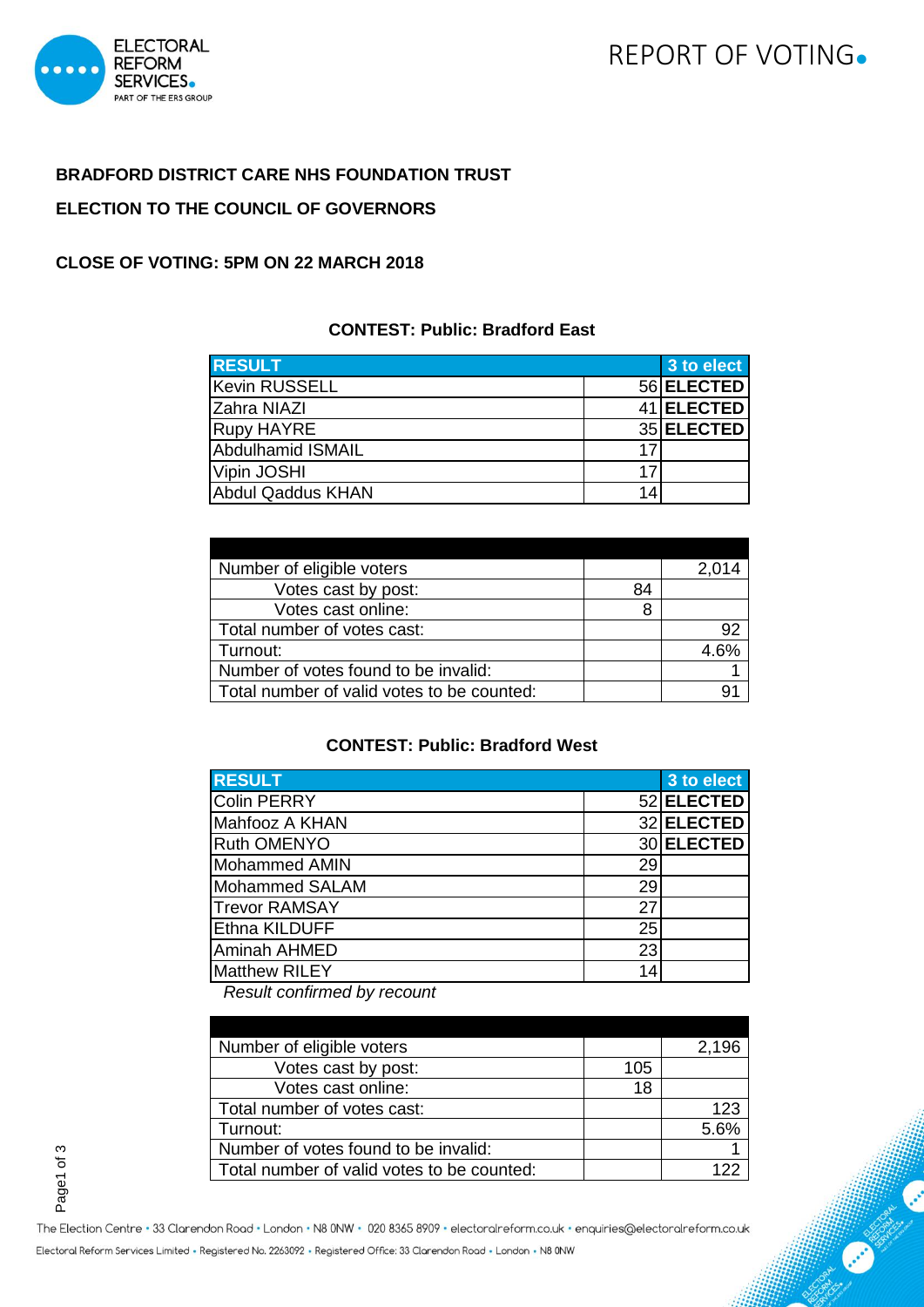



# **BRADFORD DISTRICT CARE NHS FOUNDATION TRUST**

### **ELECTION TO THE COUNCIL OF GOVERNORS**

#### **CONTEST: Public: Craven**

| <b>RESULT</b>          |    | 1 to elect |
|------------------------|----|------------|
| Loretta GOOCH          |    | 21 ELECTED |
| David PEARSON          | 18 |            |
| Hazel Margaret CHATWIN |    |            |

*Result confirmed by recount*

| Number of eligible voters                  |    |     |
|--------------------------------------------|----|-----|
| Votes cast by post:                        | 38 |     |
| Votes cast online:                         | 12 |     |
| Total number of votes cast:                |    | 50  |
| Turnout:                                   |    | 11% |
| Number of votes found to be invalid:       |    |     |
| Total number of valid votes to be counted: |    |     |

#### **CONTEST: Public: Keighley**

| <b>RESULT</b>  |    | 1 to elect |
|----------------|----|------------|
| Nicholas SMITH |    | 44 ELECTED |
| Michael BAINES | 40 |            |
| Mohammed NAZAM | 9  |            |

*Result confirmed by recount*

| Number of eligible voters                  |    | 1,124 |
|--------------------------------------------|----|-------|
| Votes cast by post:                        | 86 |       |
| Votes cast online:                         | 9  |       |
| Total number of votes cast:                |    | 95    |
| Turnout:                                   |    | 8.5%  |
| Number of votes found to be invalid:       |    |       |
| Total number of valid votes to be counted: |    |       |

#### **CONTEST: Public: Shipley**

| <b>RESULT</b>      |    | 2 to elect |
|--------------------|----|------------|
| <b>Sarah JONES</b> |    | 86 ELECTED |
| Sidney BROWN       |    | 56 ELECTED |
| Maureen MYERS      | 34 |            |
| <b>Abid BASHIR</b> | 28 |            |

Page2 of 3

The Election Centre · 33 Clarendon Road · London · N8 0NW · 020 8365 8909 · electoralreform.co.uk · enquiries@electoralreform.co.uk